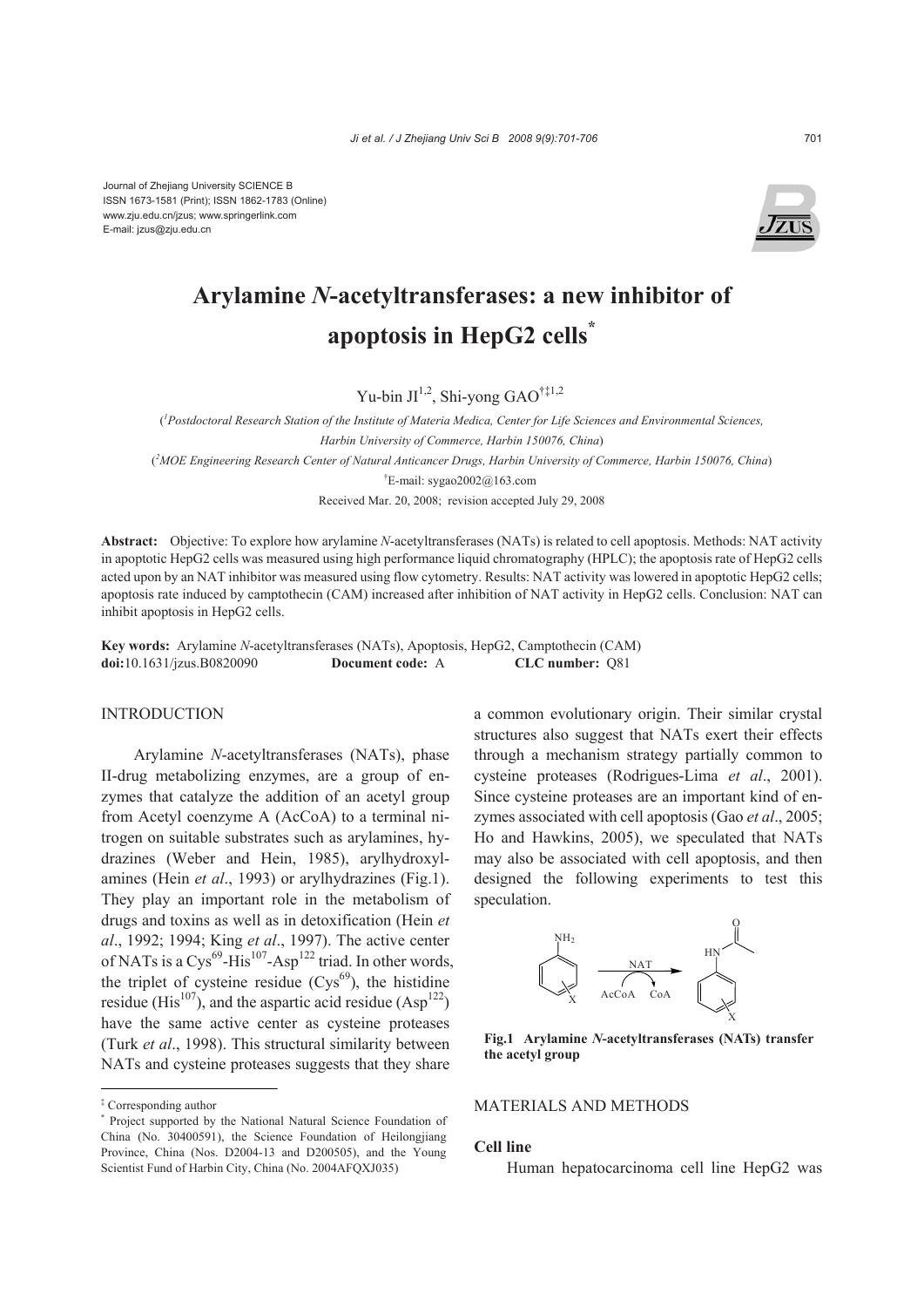originally purchased from American Type Culture Collection (ATCC), USA and was maintained by the Institute of Cancer Studies of Heilongjiang Cancer Hospital, China.

#### **Drugs and reagents**

Acridine orange (AO) and ethidium bromide (EB) were purchased from Amresco, USA; Triton X-100, RNase A, propidium iodide (PI), 2-AAF, Tris, leupeptin, AcCoA and bovine serum albumin (BSA) were purchased from Sigma, USA; phenylmethylsulfonyl fluoride (PMSF) was purchased from Amresco, USA; dithiothreitol (DTT) was purchased from Sinopharm Group Chemical Reagent Co., Ltd., Shanghai, China; acetylcarnitine, 2-AF and carnitine acetyltransferase were purchased from Fluka, USA; RPMI 1640 culture medium was purchased from Hyclone, USA; pancreatin was purchased from Gibco, USA; fetal bovine serum was purchased from Hangzhou Sijiqing Biological Engineering Materials Co., Ltd., China.

## **Apparatuses**

Waters HPLC (2695 pump, 2487 ultraviolet (UV) detector, automatic sample-injector, and Empower Workstation) and SymmetryShield C<sub>18</sub> inverted chromatographic column (4.6 mm×250 mm, 5 μm) were from Waters Co., Ltd., USA; super clean table SW-CJ-2F was from Suzhou Purification Equipment Co., Ltd., China; carbon dioxide incubator CO-150 was from New Brunswick Scientific Co., Inc., USA; ultrasonic extractor AS-2060B was from Tianjin Autoscience Instruments Co., Ltd., China; invert microscope CKX-41-32 Olympus was from Japan; flow cytometer EPICS XL-MCL was from Beckman-Coulter, USA.

#### **Preparation of the reagents**

Cell lysate (20 ml): 20 μl of 1 mol/L DTT, 5.845 ml of 10 mg/ml ethylenediaminetetraacetic acid (EDTA), 10 μl of 100 mmol/L PMSF, 23.280 μl of 2 mg/ml leupeptin, 14.356 ml of 20 mmol/L Tris-HCl.

AcCoA cycle mixture (3 ml): 6 μl of 1 mol/L DTT, 17.535 μl of 10 mg/ml EDTA, 10.787 mg of acetylcarnitine, 6 U of carnitine acetyltransferase, 2.9177 ml of 50 mmol/L Tris-HCl.

PI staining solution (50 ml): 0.2916 g of NaCl, 2.5 mg of PI, 0.5 mg of RNase A, 1 ml of Triton X-100, 50 mg of sodium citrate. These were dissolved with double-distilled water in a 50 ml volumetric flask. With its volume brought to scale, the solution was kept away from light at 4 °C.

# **Changes of NAT activity in apoptotic HepG2 cells**

1. Cell incubation

HepG2 cells of a suitable concentration were inoculated in a culture flask containing RPMI 1640 solution with  $10\%$  (v/v) of fetal bovine serum. The culture was then incubated at 37 °C, with 5% (v/v)  $CO<sub>2</sub>$  and saturated humidity. The cells were made to adhere to the inner wall of the flask as they grew, and culture transfer was performed once every 2~3 d.

2. Observation of apoptosis in HepG2 cells induced by CAM

(1) Grouping and drug administration

HepG2 cells in the phase of logarithmic growth were taken and digested with pancreatin, and RPMI 1640 culture medium containing 10% (v/v) of fetal bovine serum was added to adjust the cells to a concentration of  $5 \times 10^5$  cells/ml. The cell solution was then divided and put in two 100-ml culture flasks as the negative control and the CAM group, respectively. The culture flasks were set in a  $CO<sub>2</sub>$  incubator and incubated for 24 h at 37 °C and 5% (v/v)  $CO<sub>2</sub>$ , after which CAM was added to the CAM group to reach a final concentration of 0.4 μg/ml, while an equal volume of RPMI 1640 culture medium was added to the negative control. The samples were then incubated in a  $CO_2$  incubator for 24 h at 37 °C and 5% (v/v)  $CO_2$ .

(2) Apoptosis observed using flow cytometry (Wang *et al*., 2007)

After digested with pancreatin, HepG2 cells were rinsed 3 times with phosphate buffered solution (PBS). The supernatant was discarded, and the residue was blown in a small amount of PBS and mixed well, after which 2 ml of cold ethanol  $(70\%, v/v)$  was added to fixate the cells, and the sample was left at 4 °C for the night (the fixation needs more than 12 h). The sample was centrifuged the next day, the supernatant was discarded, and the residue was rinsed 3 times with PBS. About 0.1 ml of liquid was retained, and 800 μl of PI staining solution was added to and thoroughly mixed with it. The sample was then left to be stained in dark for 30 min. After it was filtered through a nylon net, the sample was measured with a flow cytometer, with an activation wavelength of 488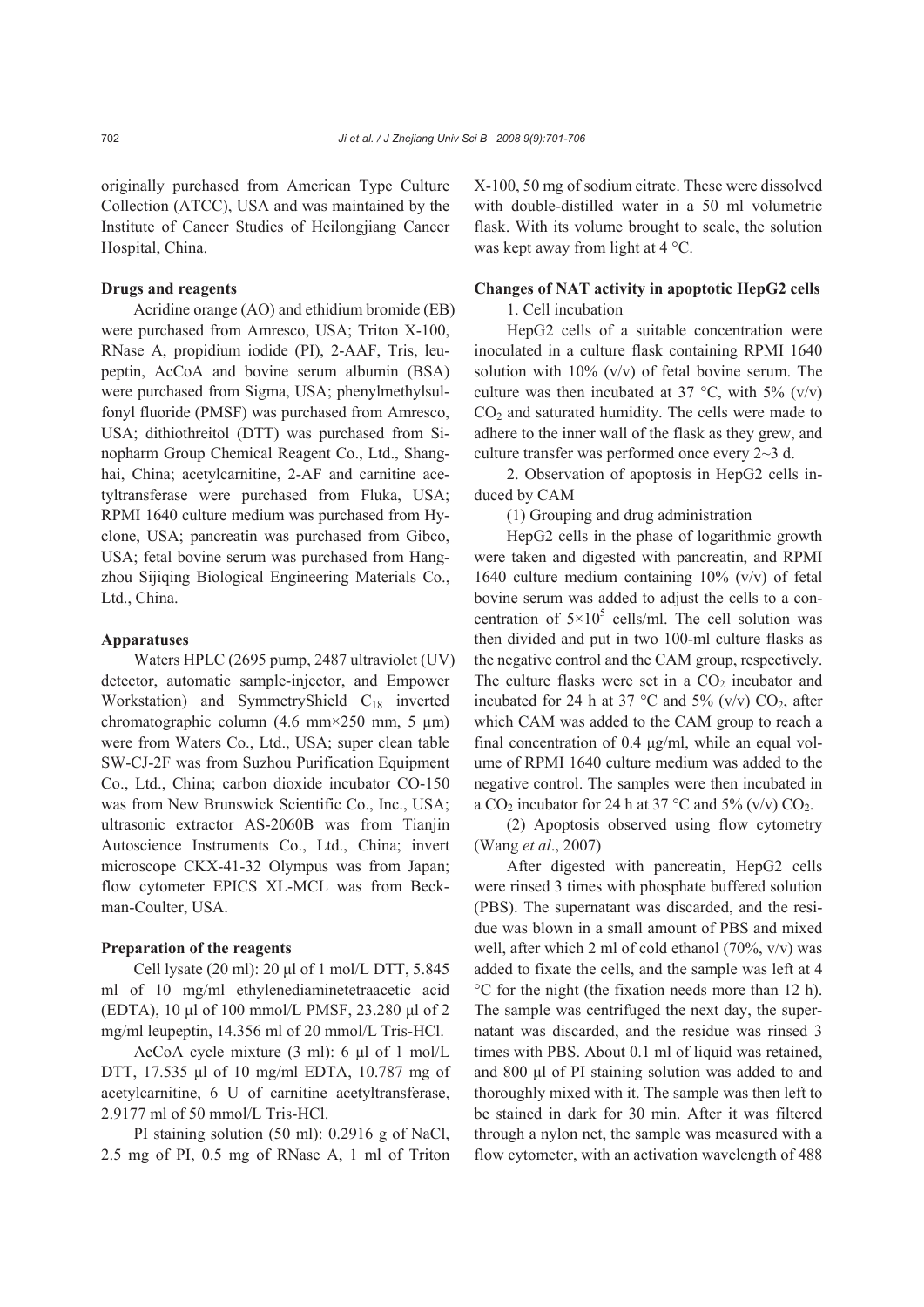nm (Zhang *et al*., 2004).

3. Measurement of NAT activity

HepG2 cells in the phase of logarithmic growth were taken and digested with pancreatin, and RPMI 1640 culture medium containing 10% (v/v) of fetal bovine serum was added to adjust the cells to a suitable concentration. The cell solution was then divided into 7 equal portions, with each in a 100-ml culture flask. The concentration of the cell solution was  $5 \times 10^5$  cells/ml. After the culture flasks were incubated in a CO<sub>2</sub> incubator for 24 h at 37 °C and 5% (v/v) CO2, 2-AF as substrates and CAM were added, so that the final concentrations were 45 μmol/L and 0.4 μg/ml, respectively, but no CAM was added to the negative control group. After the samples were incubated in a  $CO_2$  incubator for 24 h at 37 °C and 5%  $(v/v)$  CO<sub>2</sub>, the culture medium was drawn and centrifuged for 10 min at  $3500 \times g$ , after which the supernatants were immediately extracted with equal volumes of the mixture of ethyl acetate:methanol (95:5, v/v). The supernatants were drawn and evaporation was allowed to proceed until the samples were dry, after which methanol was added to dissolve the residue thoroughly and to bring volume of the solution up to 2 ml. The sample was then measured using Waters HPLC with an automatic sample injection of 20 μl. Conditions used for the HPLC measurement were: SymmetryShield C<sub>18</sub> inverted chromatographic column (4.6 mm×250 mm, 5 μm); mobile phase (20 mmol/L  $KH_2PO_4$  (pH 4.5):CH<sub>3</sub>CN= 53:47, v/v); UV detector with a detecting wavelength of 288 nm and a column temperature of  $(25\pm5)$  °C. The retention time was about 13.5 min for 2-AAF, and about 17 min for AF. NAT activity was studied through HPLC analysis of the yield of 2-AAF and expressed in nmol acetylated substrate/ $10^6$  cells.

# **Interference with apoptosis through the inhibition of NAT activity**

1. Cell incubation

The procedure followed is the same as abovementioned in "Changes of NAT activity in apoptotic HepG2 cells".

2. Grouping and drug administration

The experiment was performed on 5 groups, namely, the negative control, the CAM group, the CAM+100 μmol/L iodoacetamide group, the CAM+ 500 μmol/L iodoacetamide group, and the iodoacetamide group. After the cells had adhered to the flask wall, the negative control was treated with an equal volume of RPMI 1640 culture medium; the CAM group was treated with CAM (final concentration  $0.08$   $\mu$ g/ml); the CAM+100  $\mu$ mol/L iodoacetamide group was treated with CAM (final concentration 0.08 μg/ml) and iodoacetamide (final concentration 100 μmol/L); the CAM+500 μmol/L iodoacetamide group was treated with CAM (final concentration 0.08 μg/ml) and iodoacetamide (final concentration 500 μmol/L); and the iodoacetamide group was treated with iodoacetamide (final concentration 500 μmol/L). The samples were incubated at 5% (v/v)  $CO<sub>2</sub>$  and 37 °C for 48 h.

3. Apoptosis observed using flow cytometry

The procedure followed is the same as abovementioned in "Changes of NAT activity in apoptotic HepG2 cells".

#### **Data analysis**

Data were presented as mean±*SD*. Statistical significance was evaluated with Student's *t*-test.

#### **RESULTS**

# **Observation of apoptosis in HepG2 cells induced by CAM**

Fig.2 shows that cells in negative control had a round shape and their DNA structures kept intact, but the morphology of cells in 0.4 μg/ml CAM group was significantly different. A typical sign for apoptosis appeared in the 0.4 μg/ml CAM group. Fig.3 shows that in 0.4 μg/ml CAM group, the  $G_2/M$  peak disappeared, and a sub- $G_0$  peak of apoptosis appeared prior to the  $G_0/G_1$  phase. All these results show that 0.4  $\mu$ g/ml CAM could induce the apoptosis of HepG<sub>2</sub> cells.

#### **Changes of NAT activity in apoptotic HepG2 cells**

The results are shown in Fig.4 and Table 1. After 0.08 μg/ml of CAM was applied to HepG2 cells for 48 h, the amount of 2-AAF produced was lowered, which means that the activity of NAT was decreased.

# **Interference with apoptosis through the inhibition of NAT activity**

As shown in Fig.5, no apoptosis peak appeared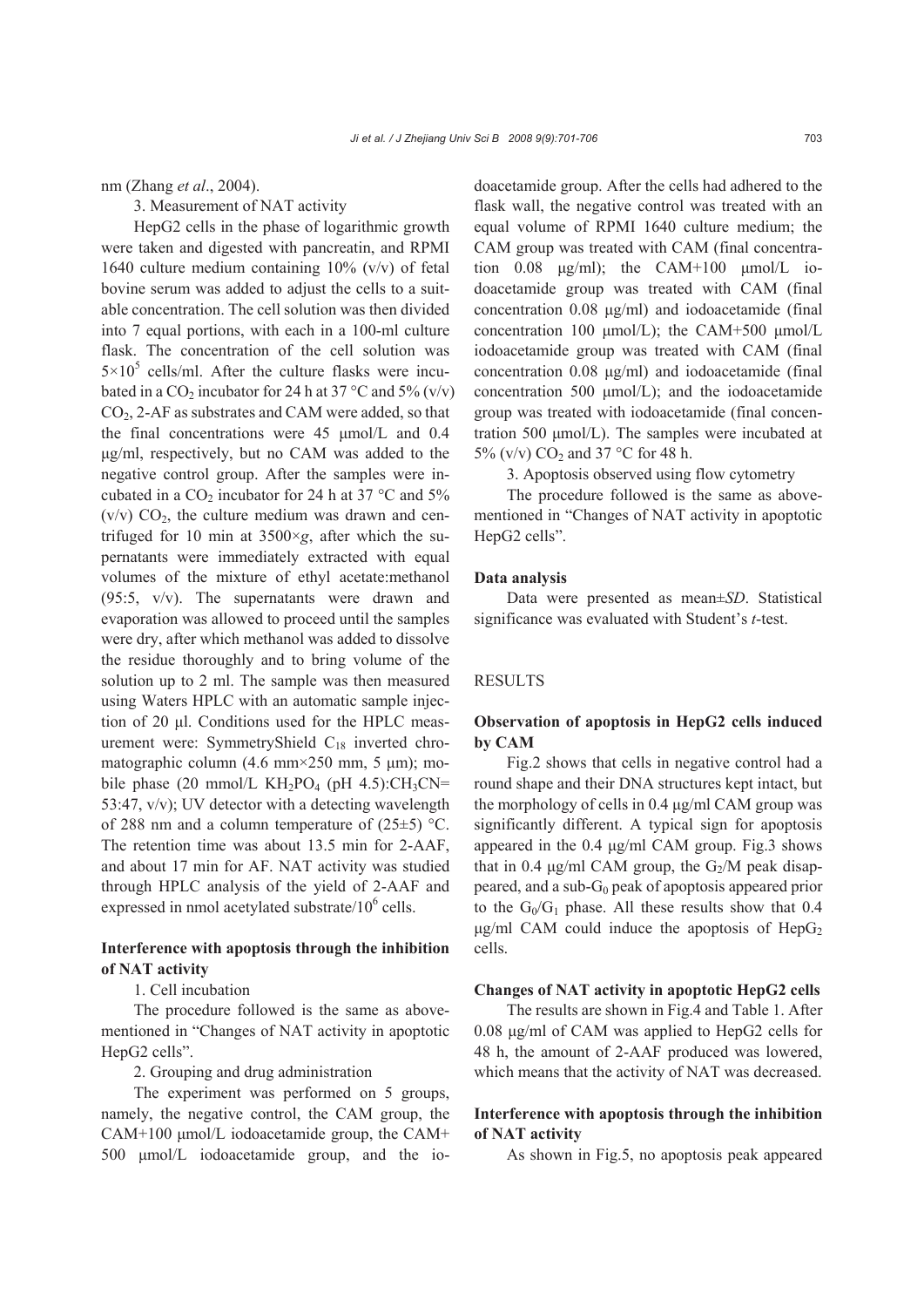for the negative control; CAM in the concentration of 0.08 μg/ml induced apoptosis in HepG2 cells, with an apoptosis rate of 10.4%; the apoptosis rate for the 0.08 μg/ml CAM+100 μmol/L iodoacetamide group was 17.4%; the apoptosis rate for the 0.08 μg/ml CAM+500 μmol/L iodoacetamide group was 30.6%; but iodoacetamide alone failed to induce apoptosis in HepG2 cells. So iodoacetamide is an inhibitor of NAT activity. Our results show that when NAT activity was inhibited, the apoptosis rate induced by CAM was increased, which implies that NAT can act



to inhibit apoptosis of HepG2 cells, and that the lowering or loss of NAT activity can promote apoptosis in tumor cells.

## **Table 1 Changes of NAT activity in apoptotic HepG2 cells induced by CAM**

| Group      | Concentration of drug<br>$(\mu g/ml)$ | 2-AAF peak areas<br>$(\times 10^3 \text{ AU} \cdot \text{s})$ |
|------------|---------------------------------------|---------------------------------------------------------------|
| Control    |                                       | $773 \pm 1.89$                                                |
| <b>CAM</b> | 0.08                                  | $489\pm1.61$ <sup>**</sup>                                    |

\*\**P*<0.01 compared with control







**Fig.3 Effect of 0.4 μg/ml camptothecin (CAM) on the apoptosis rate of HepG2 cells observed using flow cytometry with PI single staining. (a) Control; (b) 0.4 µg/ml CAM group** 

%G<sub>1</sub>: Percent of G<sub>1</sub> phase; %S: Percent of S phase; %G<sub>2</sub>: Percent of G<sub>2</sub> phase; %Tot: Apoptosis rate, i.e., percent of sub-G<sub>0</sub> phase; Cell No.: Cell numbers determined



**Fig.4 The effect of CAM on NAT activity in HepG2 cells observed using HPLC. (a) 2-AAF standard; (b) Control; (c) 0.4 µg/ml CAM group**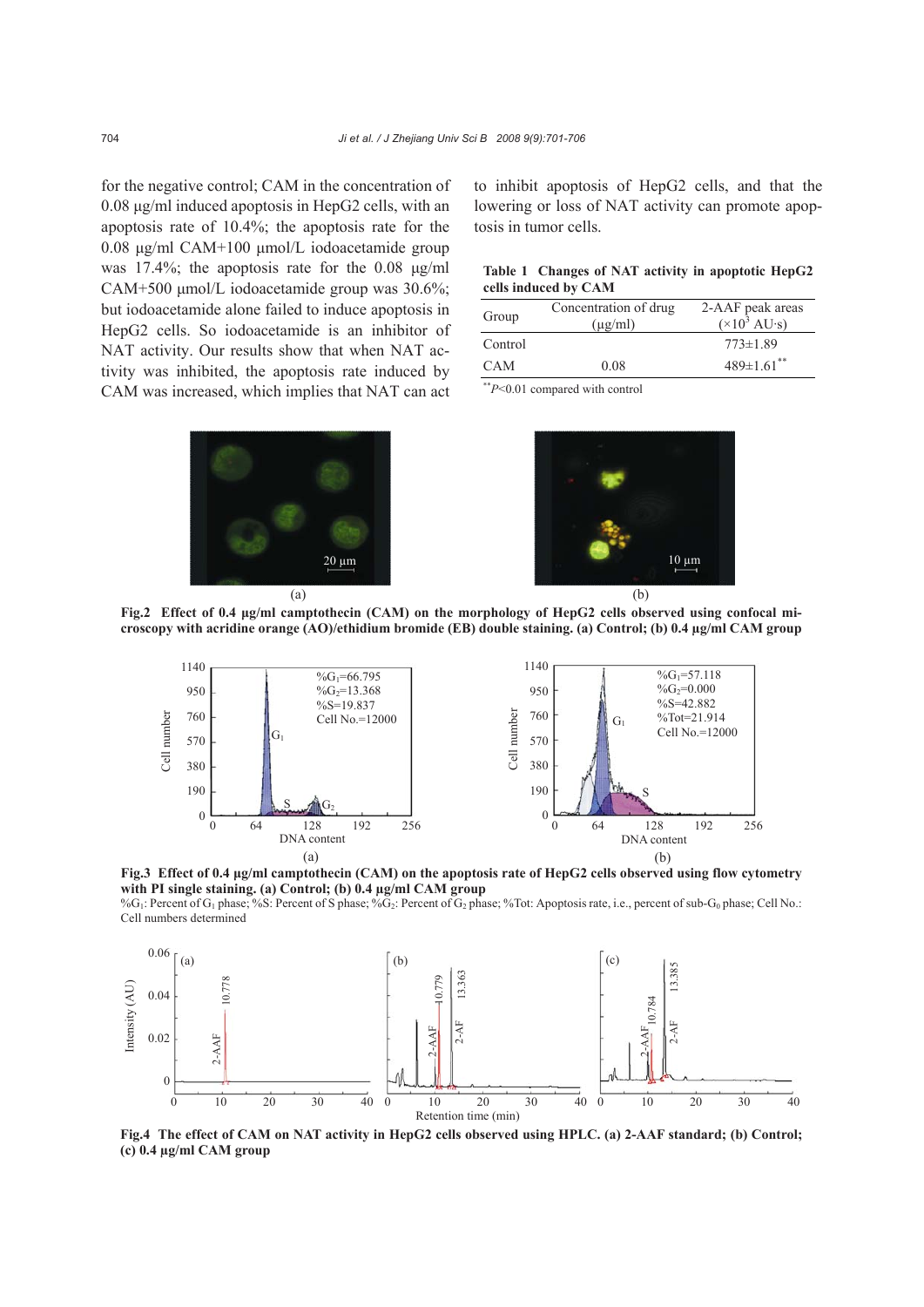



**Fig.5 The effect of iodoacetamide on the induction of apoptosis in HepG2 cells by CAM observed using flow cytometry. (a) Control; (b) 0.08 μg/ml CAM, apoptosis rate: 10.4%; (c) 0.08 μg/ml CAM+100 μmol/L idoacetamide, apoptosis rate: 17.4%; (d) 0.08 μg/ml CAM+500 μmol/L iodoacetamide, apoptosis rate: 30.6%; (e) 500 μmol/L iodoacetamide** 

 $\%G_1$ : Percent of G<sub>1</sub> phase;  $\%S$ : Percent of S phase; %G<sub>2</sub>: Percent of G<sub>2</sub> phase; %Tot: Apoptosis rate, i.e., percent of  $sub-G<sub>0</sub>$  phase; Cell No., Cell numbers determined

## DISCUSSION

The structural similarity between NATs and cysteine proteases suggests that they may be derived from the same source. Their similar crystal structures also reveal that NATs exert their effect through the same mechanism as cysteine proteases (Sinclair*et al*., 2000). Since cysteine proteases are closely associated to apoptosis (Fan *et al*., 2005; Harwood *et al*., 2005; Bozhkov *et al*., 2005), NATs may also be suggested to be associated with apoptosis.

To test this speculation, the AcCoA-HPLC assay was conducted, with 2-AF as the substrate, to observe the effect of CAM on the amount of 2-AF metabolized into 2-AAF by NATs in the cytoplasm of HepG2 cells, and hence indirectly to observe the activity of NATs. We designed two experiments: (1) CAM was applied to HepG2 cells over a range of concentrations and incubation times, and the change in NAT activity was observed; (2) observation was made on the change in the apoptosis rate in HepG2 cells induced by CAM after NAT inhibitor was added. The results show that in Experiment (1) NAT activity was lowered in the CAM group relative to the negative control, i.e., NAT activity was lowered in

apoptotic HepG2 cells, and that in Experiment (2) after NAT activity was inhibited by iodoacetamide, an NAT inhibitor, the apoptosis rate in HepG2 cells induced by CAM was increased. Thus we conclude that NATs are associated with apoptosis to some extent, and that lowering NAT activity can promote apoptosis in HepG2 cells.

#### **References**

- Bozhkov, P.V., Suarez, M.F., Filonova, L.H., Daniel, G., Zamyatnin, A.A.Jr., Rodriguez-Nieto, S., Zhivotovsky, B., Smertenko, A., 2005. Cysteine protease mcII-Pa executes programmed cell death during plant embryogenesis. *Proc. Natl. Acad. Sci. USA*, **102**(40):14463- 14468. [doi:10.1073/pnas.0506948102]
- Fan, T.J., Han, L.H., Cong, R.S., Liang, J., 2005. Caspase family proteases and apoptosis. *Acta Biochim. Biophys. Sin. (Shanghai)*, **37**(11):719-727. [doi:10.1111/j.1745- 7270.2005.00108.x]
- Gao, J.X., Zhou, Y.Q., Zhang, R.H., Ma, X.L., Liu, K.J., 2005. Caspase-3 plays a required role in PC12 cell apoptotic death induced by roscovitine. *Sheng Li Xue Bao*, **57**(6): 755-760 (in Chinese).
- Harwood, S.M., Yaqoob, M.M., Allen, D.A., 2005. Caspase and calpain function in cell death: bridging the gap between apoptosis and necrosis. *Ann. Clin. Biochem.*, **42**(6):415-431. [doi:10.1258/000456305774538238]
- Hein, D.W., Rustan, T.D., Doll, M.A., Bucher, K.D., Ferguson,